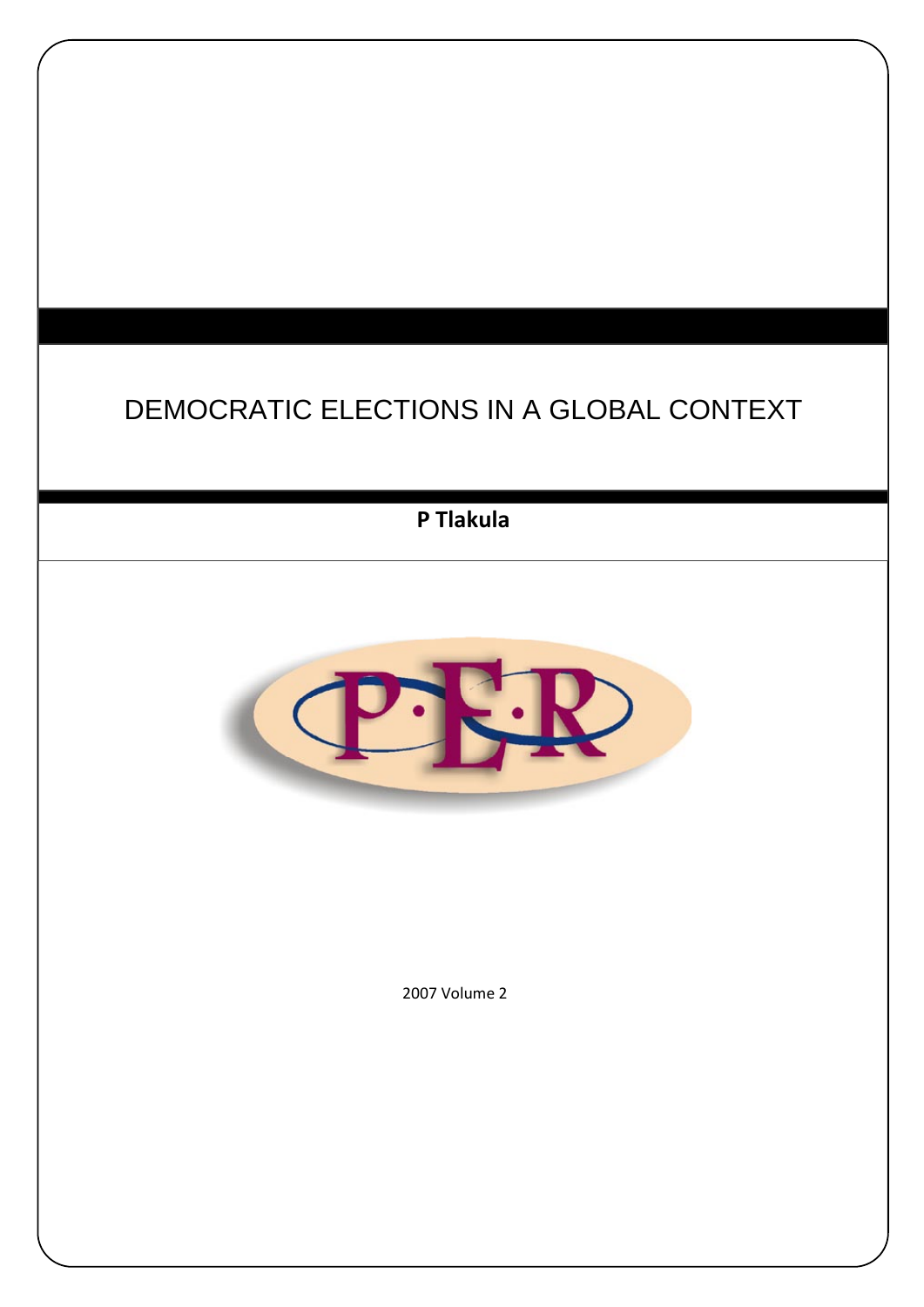## **DEMOCRATIC ELECTIONS IN A GLOBAL CONTEXT**

## **P Tlakula\***

#### **1 Introduction**

There is agreement amongst political scientists and other scholars that there is a relationship between democracy, development and good governance. Democracy is a solid foundation for political and economic development. Democracy is also the best tool for managing social and economic conflict. There is also agreement that elections are central to the development of democracy in any country. Whilst elections on their own cannot guarantee development they are an important instrument through which all groups, including the most vulnerable, elect rulers of their choice. Once elected into power, these rulers assume the political power and authority to determine and shape national socio-economic policies and programmes that should result in better standards of living for the electorate whilst at the same time respond to the demands of economic globalisation. These rulers also decide on who forms the machinery of government, namely the executive, the judiciary, et cetera.

#### **2 Internationally recognised electoral standards**

The term 'legal framework for elections' refers to all legislation and pertinent material or documents which have a bearing on elections. A legal framework for elections will typically include the following sources:

a) Constitution;

Adv Pansy Tlakula. Chief Electoral Officer: Electoral Commission of South Africa. Paper delivered at a colloquium on *The Effect of Globalisation on the Development of Constitutionalism in Southern Africa*, held on 26 October 2007 in Potchefstroom under the auspices of the Faculty of Law, North-West University, Potchefstroom and the Konrad Adenauer Foundation.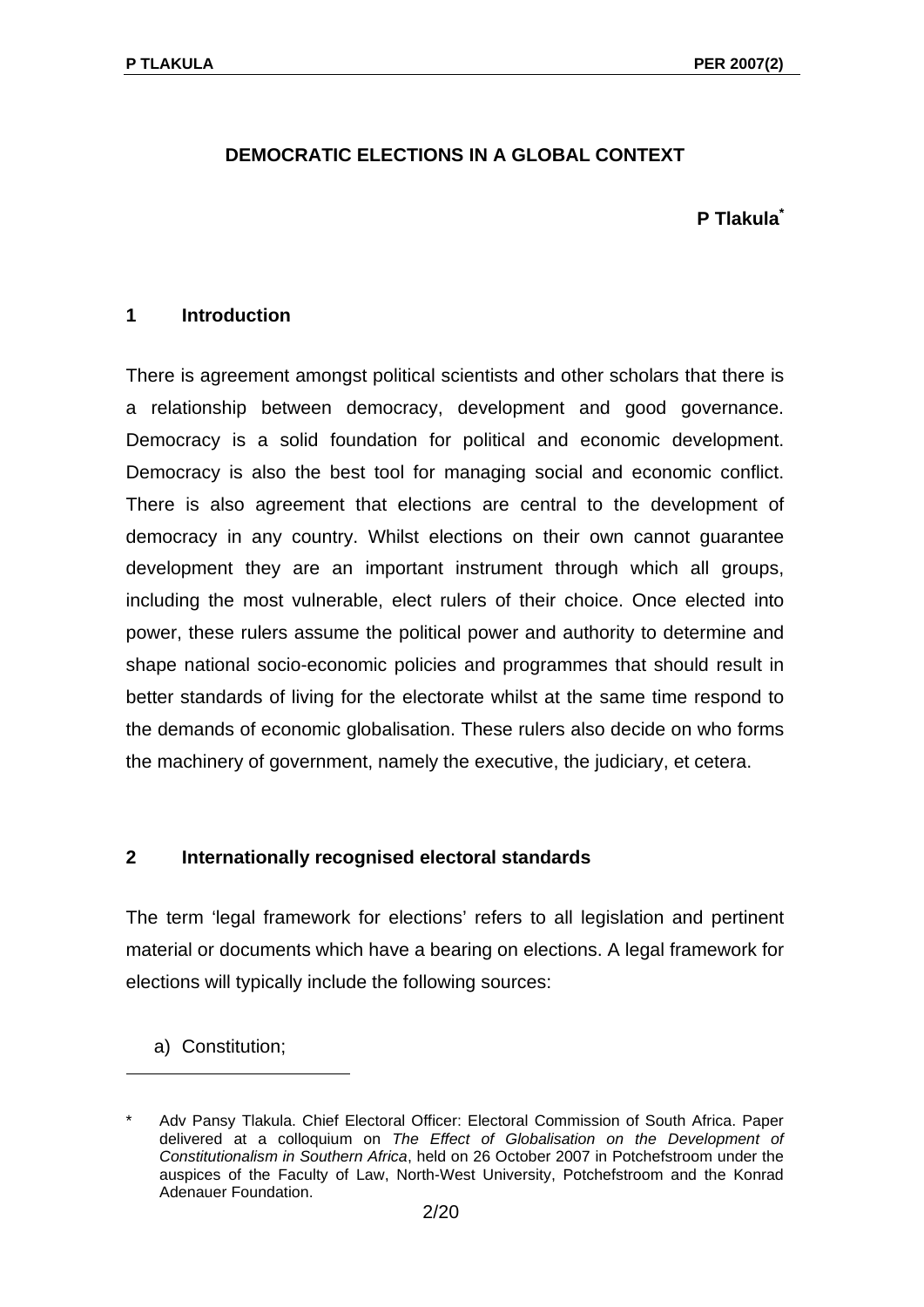- b) Peace agreement;
- c) Electoral law;
- d) Other legislative acts dealing with other aspects of elections;
- e) Rules and regulations;
- f) Instructions and directives; and
- g) Codes of conduct for political parties, for election officials and for election observers.<sup>1</sup>

Increasingly, over recent years, there has been growing consensus on what features constitute an acceptable legal framework for elections. Much of these generally acceptable frameworks for elections are based on international standards such as the 1948 Universal Declaration of Human Rights, the 1966 International Covenant on Civil and Political Rights, the 1981 African Charter on Human and People's Rights and the recently adopted African Charter on Democracy, Elections and Governance.

One other area of general agreement is that democratic elections constitute more than peaceful casting of ballots on the voting day. Elections which are internationally recognised as free, fair and credible have to pass several tests including the choice of electoral system, boundary delimitation, the independence of the electoral management body (EMB), media access to electoral processes and freedom of expression and information to name but a few. The role of the EMB – especially in developing democracies – is considered to be of critical importance.

# **3 The Electoral Management Bodies (EMBs)**

# *3.1 Models of Electoral Management*

Elections are often at the centre of conflict because of their centrality in changing the distribution of power. An EMB can either mediate or exacerbate

<sup>1</sup> IDEA 2003 *International Electoral Standards* [http://www.idea.int/](http://www.idea.int/publications/ies/index.cfm) 20 Nov at 12.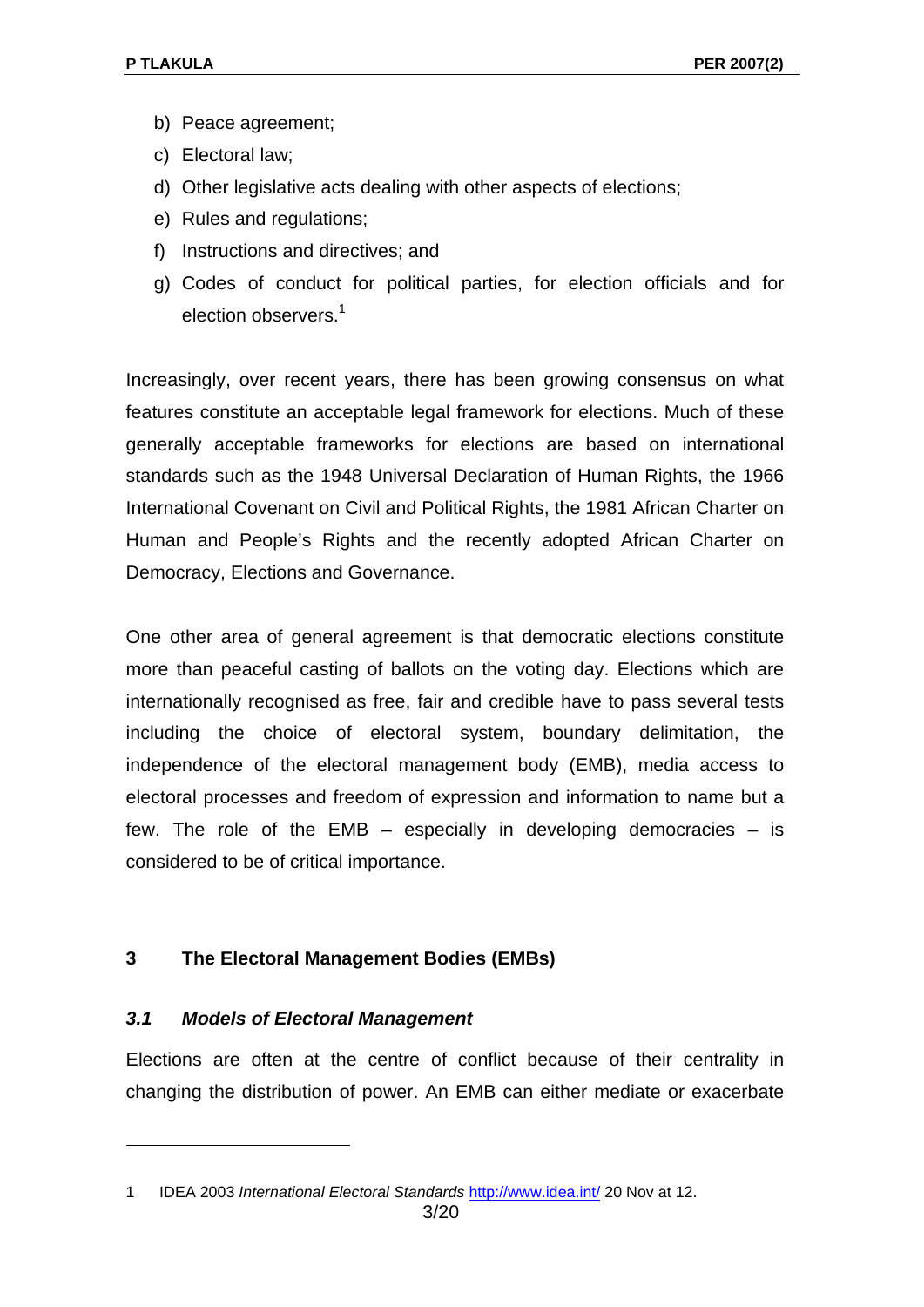this conflict by either managing a credible and legitimate election or by stagemanaging an election so that it produces a predetermined outcome rather than the true expression of the will of the people.

To address some of these issues, it is necessary that the management of the electoral process must be clearly defined in legal instruments. These instruments must contain provisions that promote full and informed participation in electoral events by political parties, the electorate and civil society organisations.<sup>2</sup>

The legal framework must clearly spell out powers and functions of an EMB, protection of its members and staff against arbitrary dismissal by government, adequate definition of its relationship with external stakeholders etc. $3$  In other words, the legal framework must cover all electoral processes necessary for the delivery of a free, fair and credible result and for promoting the integrity of the entire process.<sup>4</sup>

For instance, in jurisdictions where an EMB is responsible for the delimitation of electoral district boundaries, the criterion for delimitation should be clearly determined and spelt out in the legal framework to protect an EMB from allegations of gerrymandering. Likewise, irrespective of who is responsible for the compilation and maintenance of the voters' list, an EMB must verify the accuracy and credibility of the voter's list that will be used at polling stations.<sup>5</sup> This will eliminate ghost voters and underage voting. The legal framework must also spell out other processes such as registration and funding of political parties, registration and disqualification of candidates contesting an election, validation and announcement of election results, electoral observation, media coverage of political party campaigns, regulation of election campaigns and sanctions for non compliance and voter education and information where applicable. The legal framework can also contain provisions that address

<sup>2</sup> IDEA 2006 *Electoral Management Design* [http://www.idea.int/](http://www.idea.int/publications/emd/index.cfm) 20 Nov at 43.

<sup>3</sup> *Ibid* 49.

<sup>4</sup> *Ibid* at 62.

<sup>5</sup> *Ibid* at 65.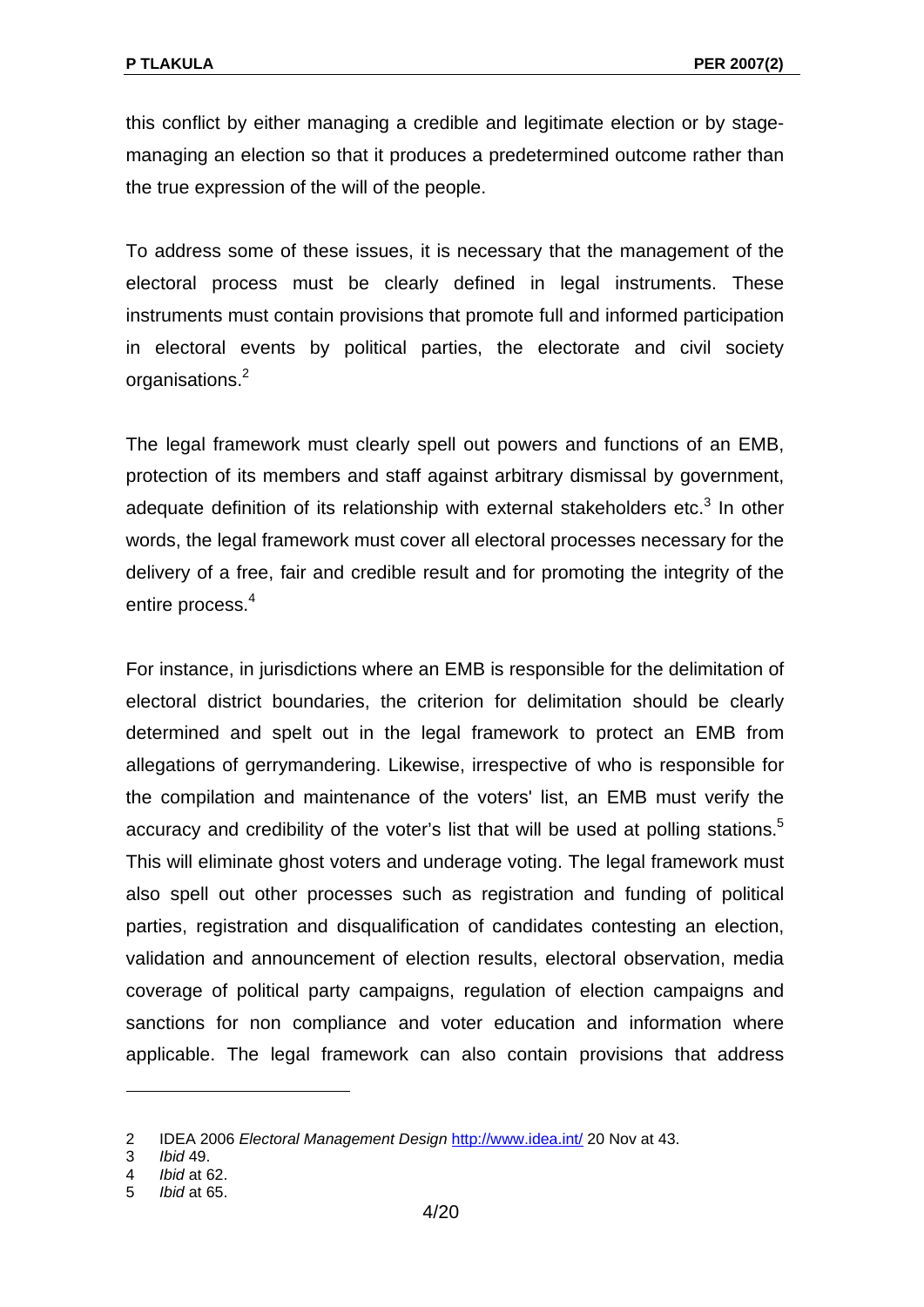conflict of interest by EMB members and staff. For the legal framework to have the desired effect, all the provisions must be clear and unambiguous.

In addition to the legal framework, an EMB can also adopt policies and guidelines that will enhance the credibility of an electoral process. These policies and guidelines may address issues such as qualification and criteria for appointment of electoral staff, in particular at presiding and deputy presiding officer levels, training and competencies for electoral staff, availability and announcement of election results per polling station, et cetera.

There are three broad models $6$  of electoral management, namely the independent model, the government model and the mixed model. In terms of the independent model, elections are managed by an EMB which is institutionally independent from and is not accountable to the executive branch of government.

It may however be accountable to the legislature, the judiciary or the head of state. In the government model, elections are managed by the executive branch of government through a ministry. The EMB is accountable to a cabinet minister. The mixed model usually consists of two components, namely, a policy formulation, monitoring or supervisory function and the implementation function. The former function is usually performed by an EMB that is independent of the executive branch of government whilst the function of conducting elections is performed by a government department or division, for example, local government.

## *3.2 Guiding Principles for an Election Management Body.*

Every EMB has the responsibility of ensuring the legitimacy, credibility and integrity of its electoral processes. Over the years, guiding principles have been

<sup>6</sup> IDEA 2006 *Electoral Management Design* [http://www.idea.int/](http://www.idea.int/publications/emd/index.cfm) 20 Nov at 7.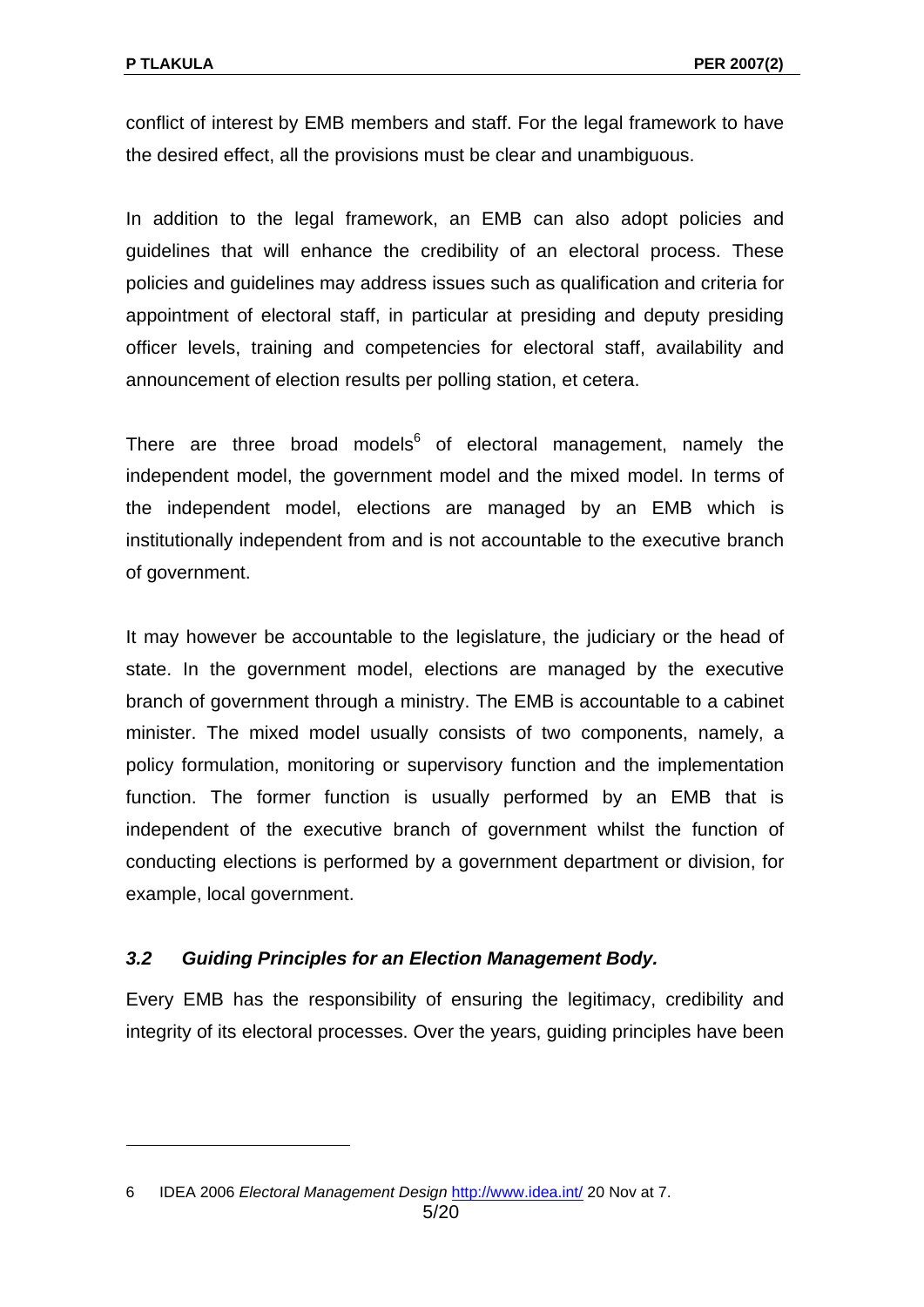developed internationally for election administration. These guiding principles include the following: $<sup>7</sup>$ </sup>

- Independence
- **Impartiality**
- Integrity
- **Transparency**
- **Efficiency and effectiveness**
- Service-mindedness
- Professionalism

There is yet to be an agreement internationally on what constitutes an 'independent EMB'. This has been attributed to the fact that independence is normally viewed as consisting of two elements, formal and normative independence.<sup>8</sup> Formal independence requires the independence of an EMB to be protected in the constitution or the law. Such constitution or law should also provide for the size, composition and membership tenure of an EMB as well as the appointment and removal procedure of its members.<sup>9</sup> Normative independence on the other hand requires independence in decision making and functioning, in other words, independence in action, which in my view, is more important than formal or structural independence. Members of an EMB should perform their functions without being directed or influenced by any person, authority or political party.<sup>10</sup> Functional independence also requires an EMB to be adequately and timeously funded. Preferably, the method of funding must be regulated by law. $11$ 

Impartiality requires an EMB to function impartially by treating 'all election participants equally, fairly and even-handedly, without giving advantage to any political tendency or interest group.<sup>12</sup> For the purpose of establishing the integrity and credibility of electoral processes and to promote universal

<sup>7</sup> IDEA 2006 *Electoral Management Design* [http://www.idea.int/](http://www.idea.int/publications/emd/index.cfm) 20 Nov at 22.

<sup>8</sup> *Ibid*.

<sup>9</sup> IDEA 2003 *International Electoral Standards* [http://www.idea.int/](http://www.idea.int/publications/ies/index.cfm) 20 Nov at 38.

<sup>10</sup> *Ibid* at 42.

<sup>11</sup> *Ibid* at 40.

<sup>12</sup> IDEA 2006 *Electoral Management Design* [http://www.idea.int/](http://www.idea.int/publications/emd/index.cfm) 20 Nov at 23.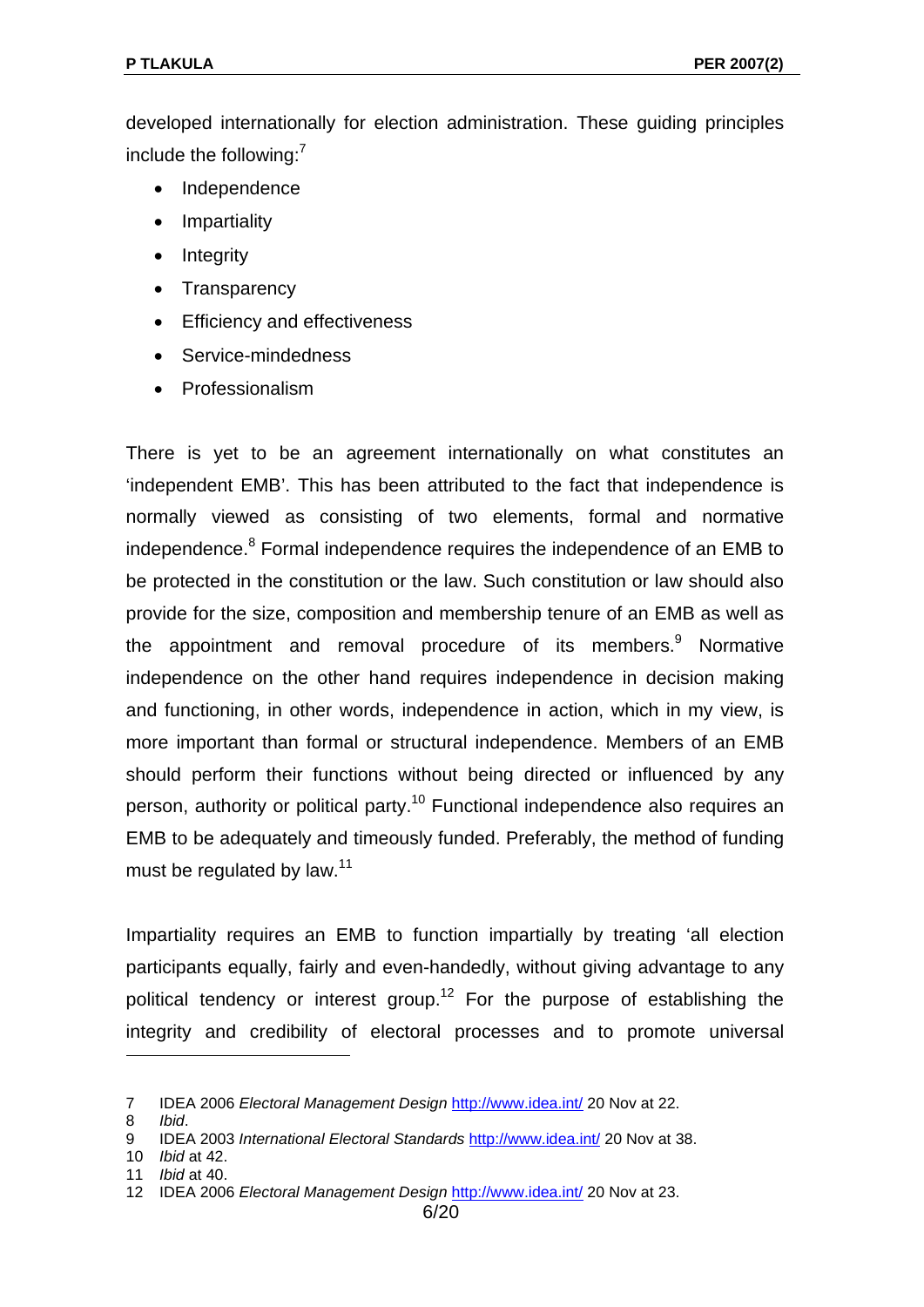acceptance of election results, an EMB must operate without interference and perceptions or allegations of manipulation or bias.<sup>13</sup>

The guiding principle of integrity means safeguarding the integrity of all electoral processes by ensuring that laws and regulations are in place that will make it possible for action to be taken against all those who breach electoral laws, rules and codes of conduct, be they electoral officials or political parties. Such action must be followed by appropriate sanction.<sup>14</sup>

To enhance the credibility of the electoral process, an EMB must function transparently but must do so in a manner that will always safeguard its independence. In this regard, it is important for an EMB to consult and communicate with relevant stakeholders, in particular political parties, on electoral processes.<sup>15</sup> Finally, an EMB must perform its functions efficiently, effectively and with utmost professionalism, and with due regard to the needs of the electorate. This means that it should manage elections cost effectively, yet competently. Electoral staff must be properly trained in electoral processes. Inadequate training, coupled with unprofessional behaviour of electoral officials lead to inefficiency in the organisation of elections and this is often confused with corruption and fraud which may lead to the whole electoral process being discredited.16

## *3.3 The Electoral Commission of South Africa*

The Electoral Commission of South Africa was established as a result of the country's political transition. I think it is highly regarded as an EMB within and outside the country. To this end, the commission regularly hosts visiting EMBs from other countries and has been invited to participate in various technical assistance missions in countries such as the Democratic Republic of Congo, the Comoros, Lesotho, Namibia and Zambia.

<sup>13</sup> *Ibid*.

<sup>14</sup> IDEA 2006 *Electoral Management Design* [http://www.idea.int/](http://www.idea.int/publications/emd/index.cfm) 20 Nov at 24.

<sup>15</sup> IDEA 2003 *International Electoral Standards* [http://www.idea.int/](http://www.idea.int/publications/ies/index.cfm) 20 Nov at 43.

<sup>16</sup> IDEA 2006 *Electoral Management Design* [http://www.idea.int/](http://www.idea.int/publications/emd/index.cfm) 20 Nov at 24-25.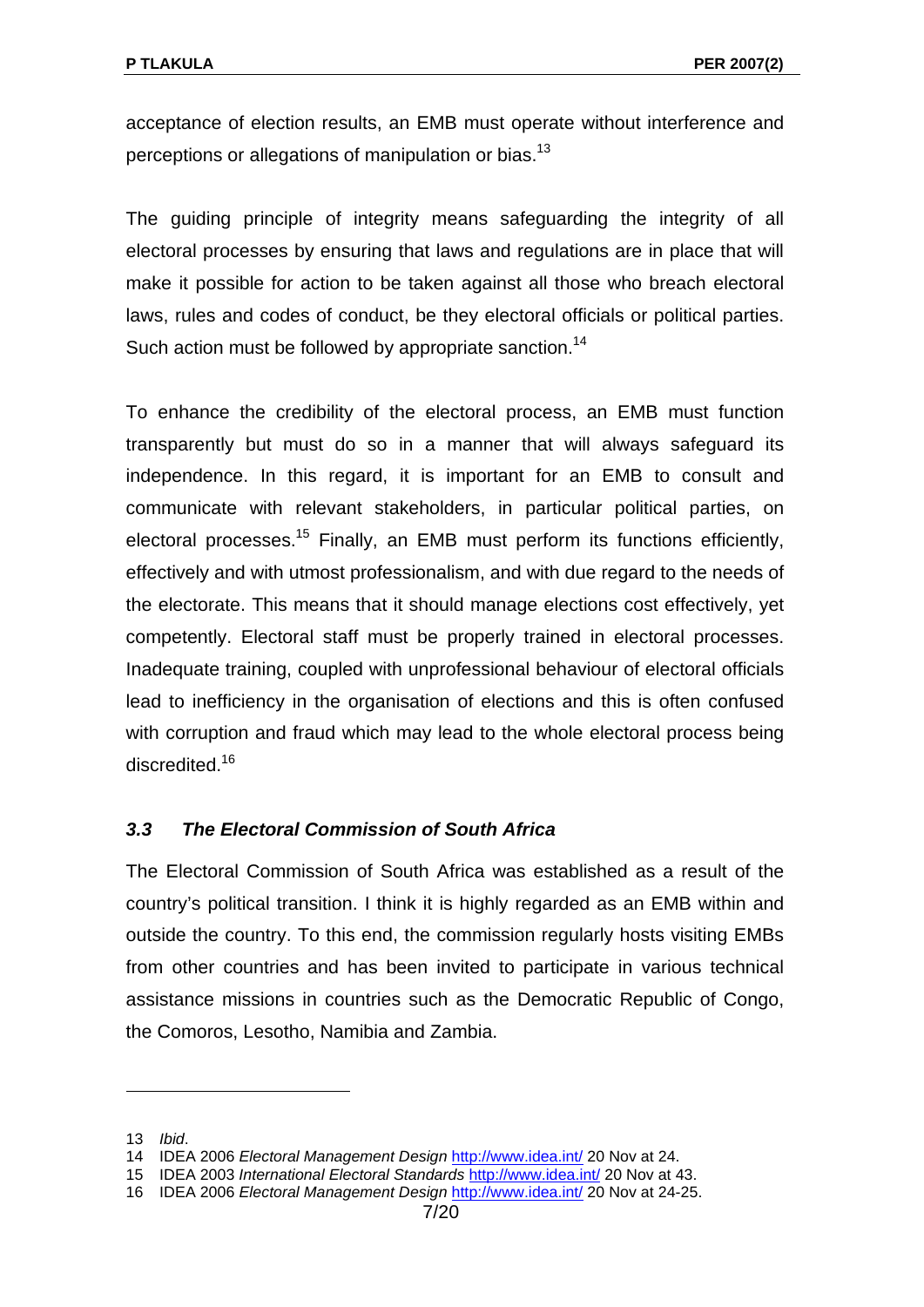On 10 December 1996, former President Nelson Mandela signed into law the *Constitution of the Republic of South Africa*, 1996. This brought to a close a long and bitter struggle against apartheid. As stated in the preamble to this constitution, through its adoption, the people of South Africa committed themselves to –

…heal the division of the past and establish a society based on democratic values, social justice and fundamental human rights: lay the foundation for a democratic and open society in which government is based on the will of the people and every citizen is equally protected by law; improve the quality of life of all citizens and free the potential of each person...<sup>17</sup>

This Constitution is founded on the following values: human dignity, the achievement of equality and the advancement of human rights and freedoms; non-racialism and non-sexism; supremacy of the constitution and the rule of law; universal suffrage, a national common voters' roll, regular elections and a multi-party system of democratic government to ensure accountability, responsiveness and openness.<sup>18</sup>

The Constitution further establishes the Electoral Commission of South Africa, which together with other institutions, is tasked to strengthen and support constitutional democracy.<sup>19</sup> The independence of the Electoral Commission is guaranteed and protected by the Constitution which provides in this regard that it is independent, and subject only to the Constitution and the law, and that it must be impartial and must exercise its powers and perform its function without fear, favour or prejudice. The Constitution also calls upon organs of state to assist and protect the commission to ensure its independence, impartiality, dignity and effectiveness. Furthermore, all persons and organs of state are prohibited from interfering with the functioning of the commission. The independence of the commission is further strengthened by the fact that it is accountable to the National Assembly and not to the Executive.

<sup>17</sup> Preamble of the *Constitution of the Republic of South Africa* 1996; hereinafter referred to as the Constitution.

<sup>18</sup> S 1 of the Constitution.

<sup>19</sup> S 181 of the Constitution.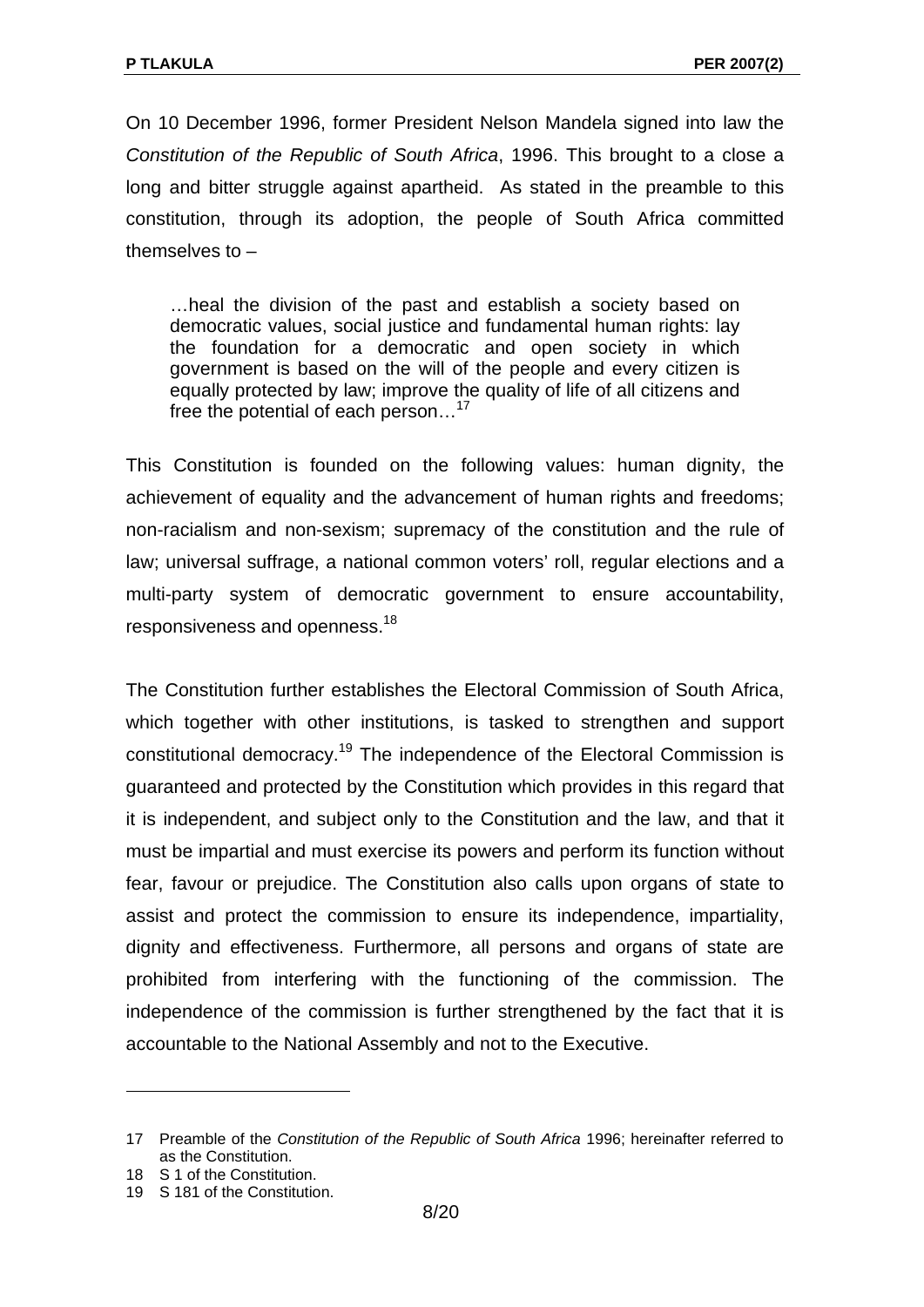The commission consists of five members, one of whom is a judge. To engender public confidence in the commission, the appointment procedure of members of the commission is transparent. Moreover, the Constitution recommends the involvement of civil society in the recommendation process of members of the commission.<sup>20</sup>

The appointment procedure for the members of the Electoral Commission also ensures their impartiality. A person who holds a high political profile at the time of appointment is disqualified from appointment as a member of the commission. $21$  The names of candidates are solicited from the general public and the selection process is managed by an open and representative panel consisting of the Chief Justice, who chairs the panel, representatives of the Commission on Gender Equality, the South African Human Rights Commission and the Public Protector.<sup>22</sup> The panel calls for public nominations, compiles a short list and conducts public interviews of the short listed candidates, and thereafter makes its recommendations to a committee of the National Assembly. This committee will in turn make recommendations to the National Assembly which must approve the recommended candidates by a resolution adopted with a supporting vote of a majority of members. The panel is required by law to act in accordance with the principle of transparency and openness and to make its recommendation with due regard to a person's suitability, qualifications and experience.<sup>23</sup> The formal appointment is then made by the President of the country. A member of the commission can only be removed from office by the President if the National Assembly has adopted a resolution calling for that member's removal.

<sup>20</sup> S 193 (6) of the Constitution.

<sup>21</sup> S 6(2)(b) of the *Electoral Commission* Act 51 of 1996; hereafter the Electoral Commission Act.

<sup>22</sup> S 6(3) of the Electoral Commission Act.

<sup>23</sup> S 6 (5) of the Electoral Commission Act.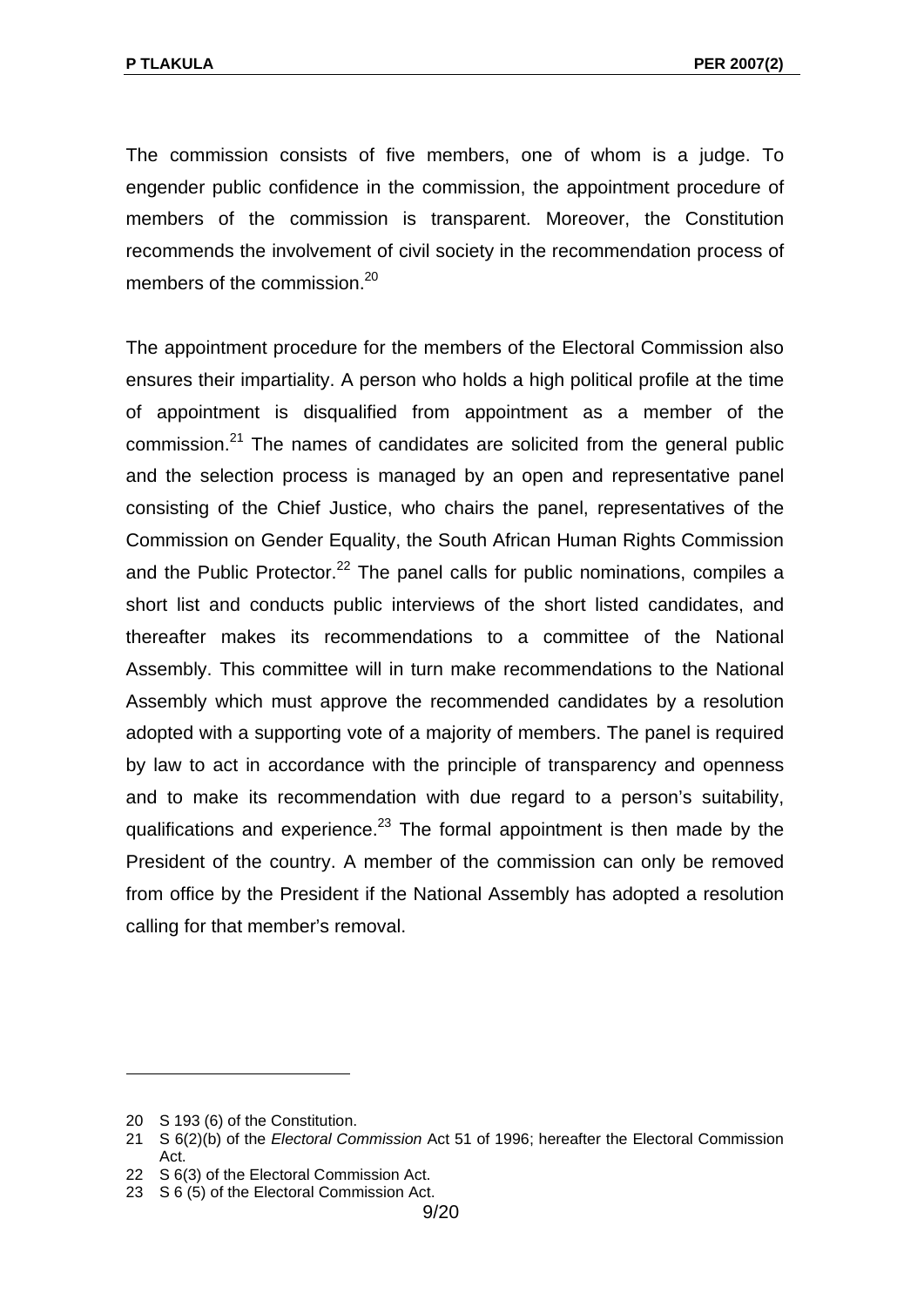#### **4 The electoral system**

There are many electoral systems throughout the world and there is little consensus as to which promotes democratic governance and political stability. It is preferable for each country to choose a model that best suits its particular conditions, history and political context, but that will also contribute towards the deepening of democratic governance.

Very few states in Africa have taken a deliberate effort to redesign their electoral systems in a manner that addresses immediate challenges of their democratic imperatives such as accountability, representation and political stability. Some African states still use electoral systems that are part of the inherited political arrangements left behind by the departed colonial regimes. Some of these systems are very expensive and have no relevance to the contemporary social, economic and political challenges of the country.

In the interim constitution of  $1994<sup>24</sup>$  South Africa adopted a pure proportional representation system (PR) as its electoral system for national elections subject to it being reviewed after the adoption of the final constitution. In 2003, Cabinet appointed a task team to discuss and make recommendations whether this system should be retained or not. I had the privilege of serving on the task team. The task team adopted criteria that served as guidelines for an appropriate electoral system, namely, inclusiveness, simplicity, legitimacy, fairness and accountability. Some members of the task team were of the view that the pure PR system meets all these requirements except accountability. So as to improve the accountability of elected representatives, they suggested that a component of multi member constituencies should be added to the current system. The choice of the electoral system in 1994 was informed by the spirit and values of our Constitution, namely equality, multi party democracy and universal adult suffrage amongst others. In my opinion the current system assists us to achieve these values. It assists us to achieve our commitment to the value of equality in that it ensures that the formation of political parties is

<sup>24</sup> *Constitution of the Republic of South Africa* Act 200 of 1993.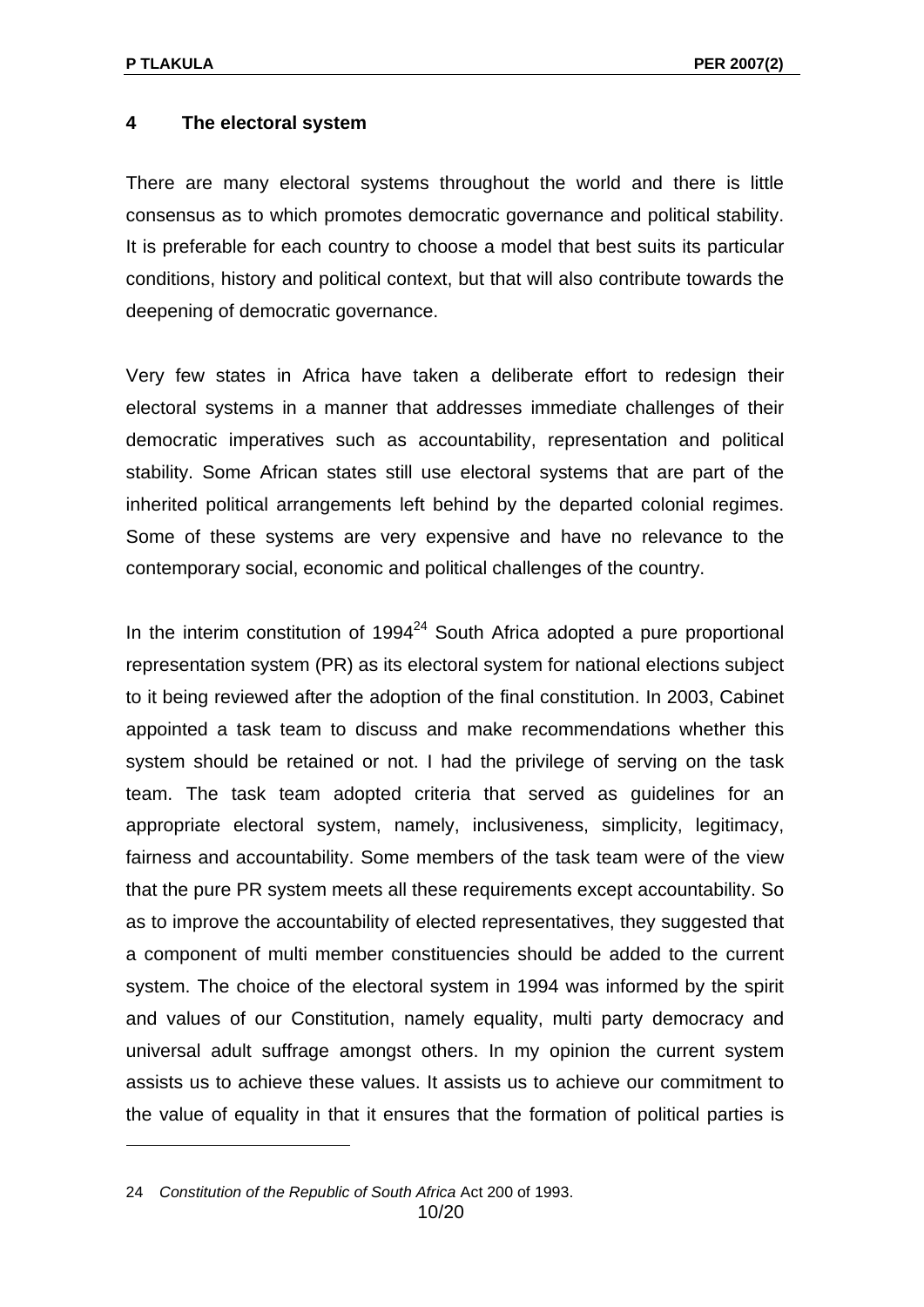based on national concerns and shared constitutional values rather than entrenched ethnic or racially exclusive interests. In a country with a history such as ours, it is important to have a system that will not exacerbate the remnants of racial and ethnic divisions that still exist in our society. This system assists us to achieve the value of universal adult suffrage in that it is accessible to both political parties and the electorate. It also enables as many parties as possible to participate in an election. This in turn enhances voter turnout and enthusiasm in the sense that voters are more likely to participate in an election if there are parties that they can strongly identify with. For the reasons stated, our Parliament decided to retain the PR system. One of the questions that each country has to confront when it embarks on constitutional and legislative reforms is whether its electoral system continues to serve its democratic interests and challenges.

# **5 Technology as a tool for enhancing professional management of elections**

In the modern day of advanced technology, information technology (IT) can be used beyond providing support to business processes and can also provide environments and technologies that would enable an EMB to deliver services professionally, efficiently and effectively at all levels.

Central to the planning process in the run-up to the 2004 and 2006 local government elections in South Africa, was the system readiness project that focused on the upgrading or development of electoral applications. We made extensive use of technology to greatly enhance our ability to communicate with the electorate. In this regard we used the mobile phone technology to communicate with the voters and the following services were available on mobile phones through the use of short text messages: confirmation of registration status or details, voting station monitoring and election results, to mention a few. To give an example, the voting station monitoring tool was designed to allow the presiding officer to make use of a mobile phone text message to communicate with head office on voting day that their voting station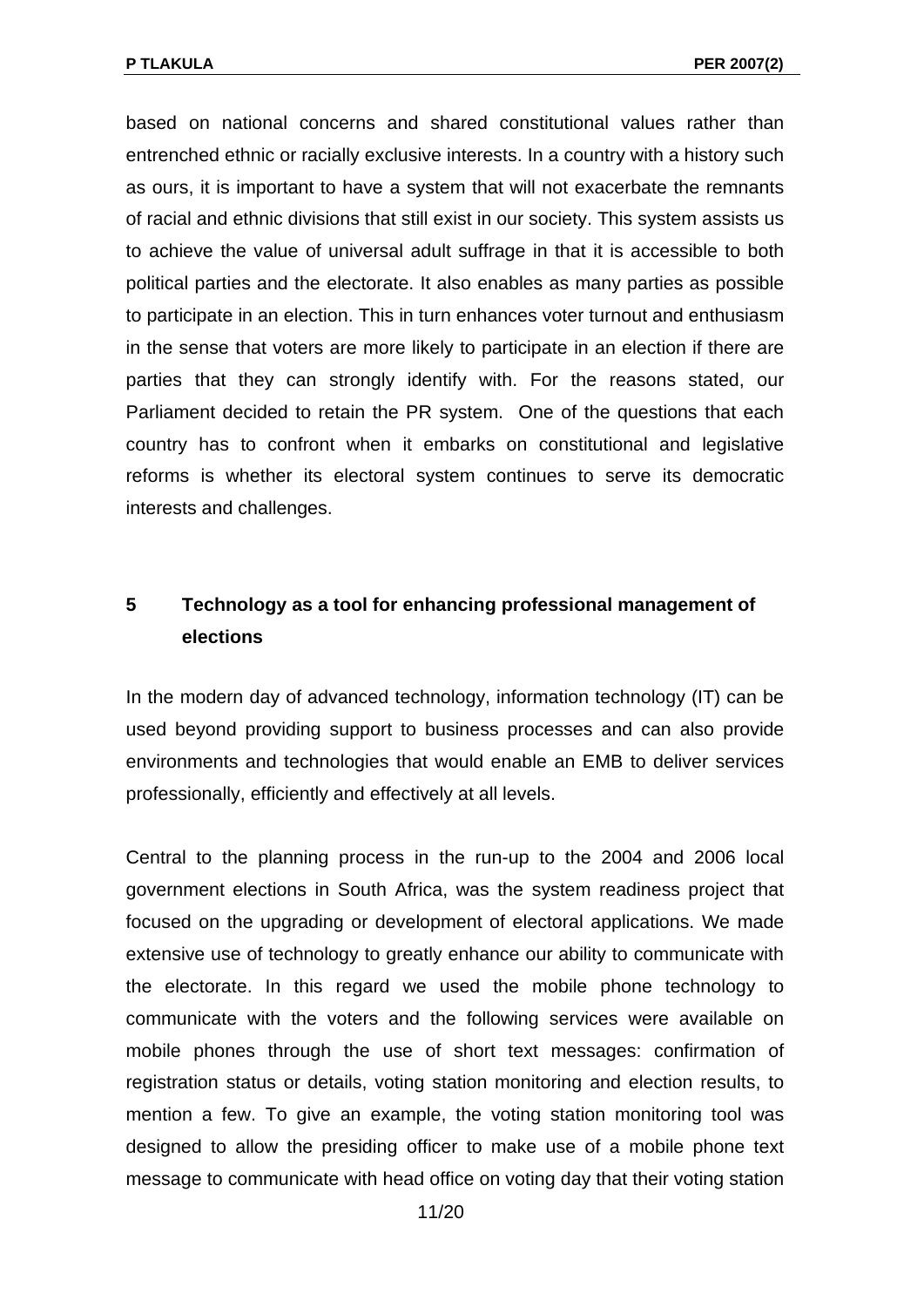had opened or closed. We also developed a good results system that allowed over 1,000 users to capture in excess of 33,000 results simultaneously from different locations. This enabled us to announce the results in three days after voting day compared to six days in 1999. The results were universally accepted by all political parties. I also have to mention that that this system enabled political parties to access election results by voting station immediately after they had been captured and verified by independent auditors. The public could also access results through the SMS facility. These initiatives caused the public to have confidence in the Electoral Commission's ability to manage fairly credible and professional elections.

Whilst the use of technology can enhance the ability of any electoral management body to deliver an efficient election, we must always ensure that the technology that we choose does not in any way affect the credibility of an election.

#### **6 The political parties**

In any democracy political parties are at the centre stage of political life. They play a pivotal role in founding and consolidating democratic systems of governance. Attempts to build a democracy without viable political parties have failed. Political parties play a vital role in the market place of political ideas and programmes. They are major vehicles for the recruitment of political leadership, the structuring of electoral choice, and the framing of policy alternatives. Parties are the principal players in electoral contests. To that extent, they are indispensable to democracy.

Political parties mediate between civil society and those who implement decisions in government and administration. They mobilise voters to participate in an election, recruit political personnel, aggregate a plurality of interests into a reasonable number of policy options and transform those policy options into political decisions. They provide citizens with an opportunity to choose from different "menus" of programmes. They communicate and legitimate the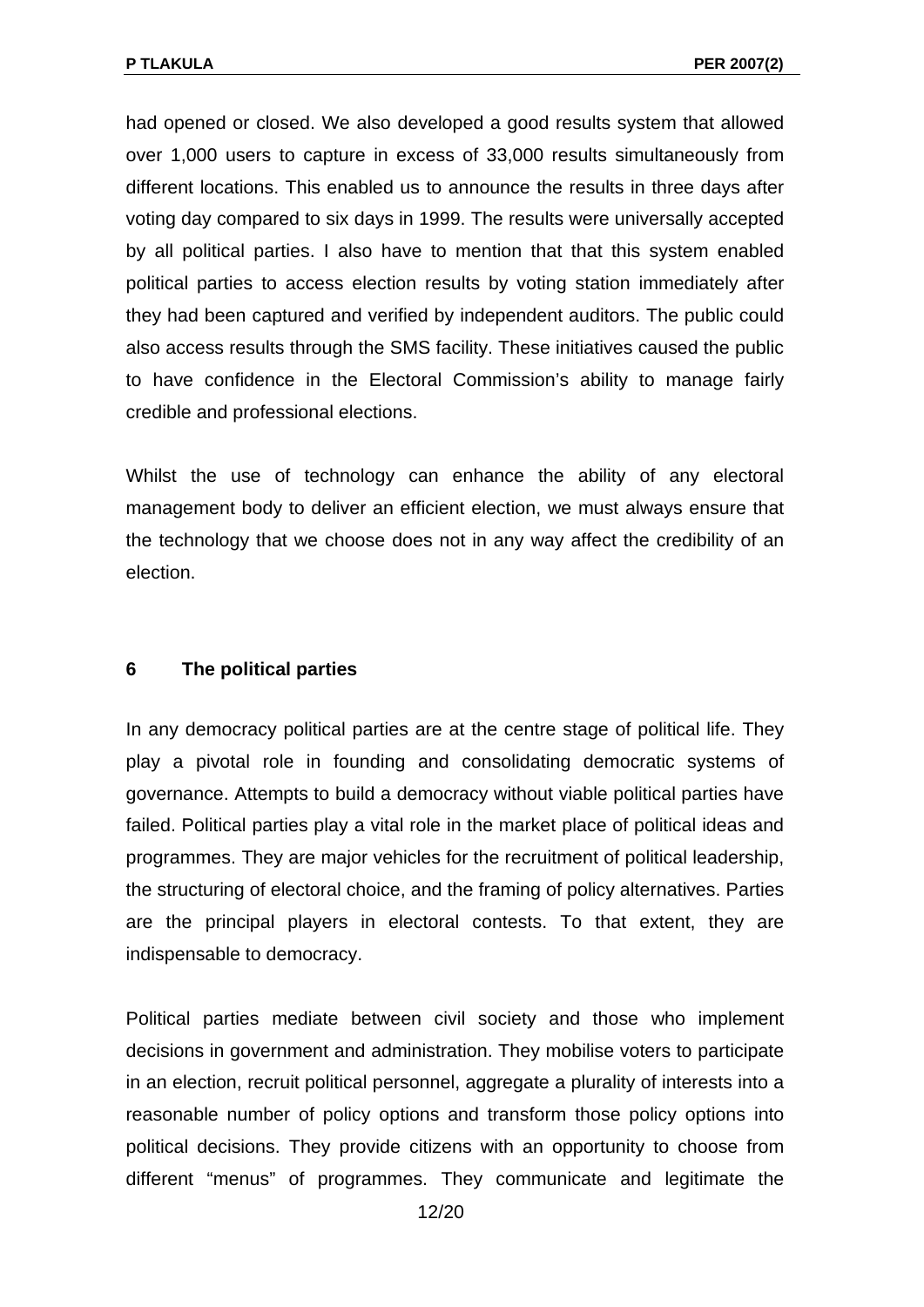system's political processes back to the local level. Parties are important instruments in encouraging citizens' participation in the political process. Electoral reforms cannot take place if political parties do not accompany the process and also embrace it.

The essential role played by South African political parties as mediators in a difficult transition from the divisive apartheid past and in ushering and nurturing the democratic political process, permitting the expression and reconciliation of different views and interests, and facilitating the translation of the outcome of this process into law and public policy is commendable. The Electoral Commission's efforts went a long way in managing this process.

#### *6.1 Party Liaison Committees*

One of the ways through which these efforts crystallised was the creation of the system of Party Liaison Committees (PLCs), with the sole purpose to manage political pluralism and generate cooperation and trust between diverse political elements.

The Political party liaison structures are established in terms of the Electoral Commission Act<sup>25</sup> which enjoins the commission to establish and maintain liaison and co-operation with parties. We have established these structures at national, provincial and local levels and are used as vehicles for consultation between the Electoral Commission and political parties on all electoral processes, and have proved to be a great success. Parties that are represented in the National Assembly, Provincial Legislation and Municipal Councils are members of PLCs.

For example, before an election, we submit the names of prospective presiding and deputy presiding officers to PLCs and members can object against appointment of any of the proposed persons on the ground of, amongst others, political partiality. We also consult PLCs on proposed amendments of electoral

<sup>25</sup> See s 5(1)(g) of the Electoral Commission Act.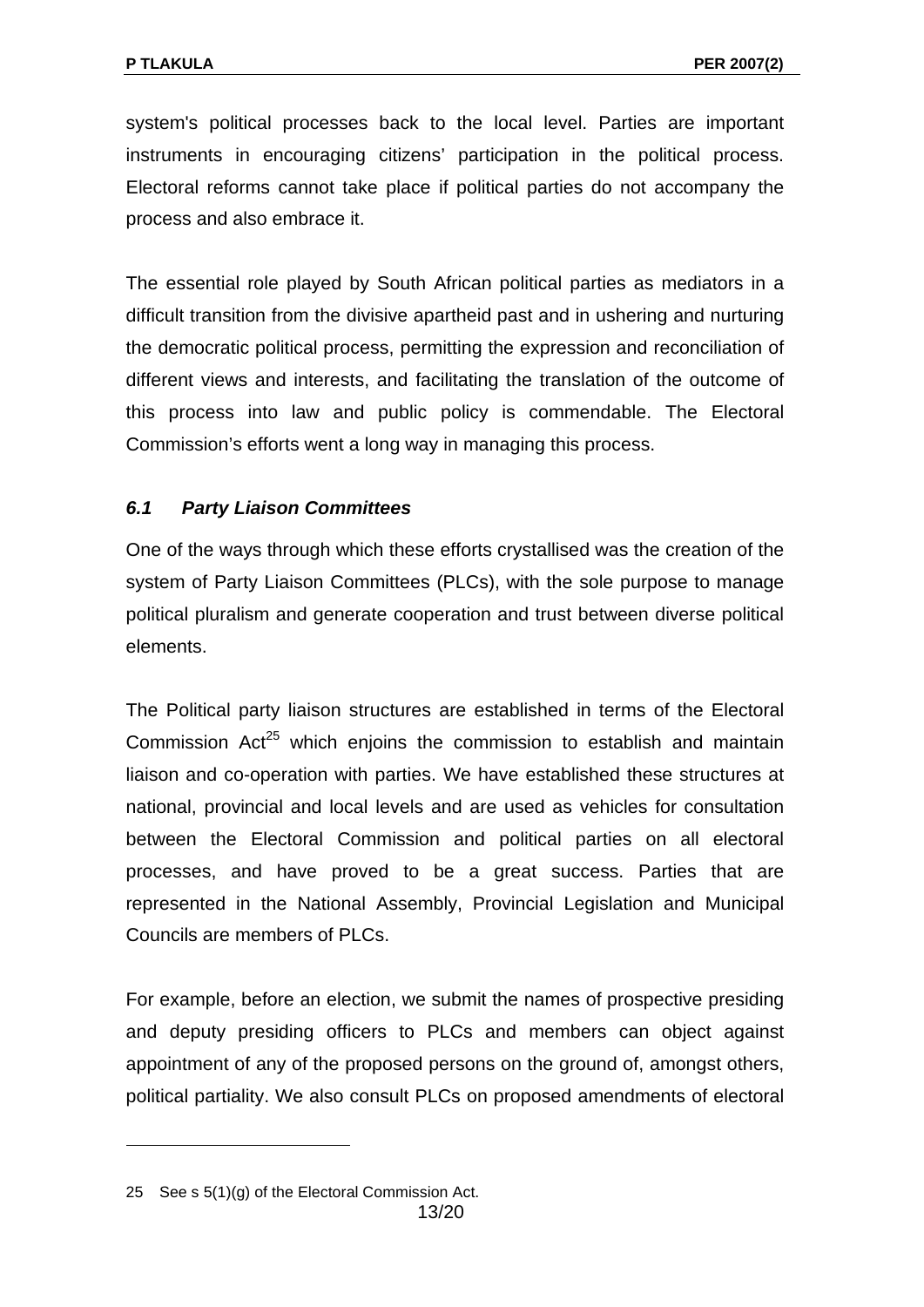legislation and regulations. We further consult them on the development of the result system and invite their input on improvements. It has to be mentioned though that consultation does not mean we have to agree with their views. This system has become a model we use as our benchmark in promoting transparency and building trust between ourselves, political parties, and the general public. Political parties themselves have also benefited from this system in avoiding inter-party antagonism. Through these committees both small parties and big parties participate in an open forum on an equal footing. During non-election periods we hold PLC meetings bi-monthly. After proclamation of the election date, meetings are held once a week.

On Election Day we hold meetings twice a day or upon request by any party to resolve disputes that arise in various parts of the country. The PLC system works wonderfully in deepening democratic practices of participation from various political groupings. This working partnership between the Electoral Commission and political parties has been an important contribution to building political trust and confidence in South Africa.

#### *6.2 The Code of Conduct*

In addition, the Electoral Act has a Code of Conduct whose purpose is –

to promote conditions that are conducive to free and fair elections, including tolerance of democratic political activity; and free political campaigning and open public debate.<sup>26</sup>

The genius of this Code of Conduct is that it is enforceable by law:

Subject to this Act and any other law, the chief electoral officer may institute civil proceedings before a court, including the Electoral Court, to enforce a provision of this Act or the Code.<sup>27</sup>

Every registered political party and every candidate has to comply with this Code.

<sup>26</sup> See s 99, sch 2 of the *Electoral* Act 73 of 1998; hereafter the Electoral Act.

<sup>27</sup> See s 95(1) of the Electoral Act.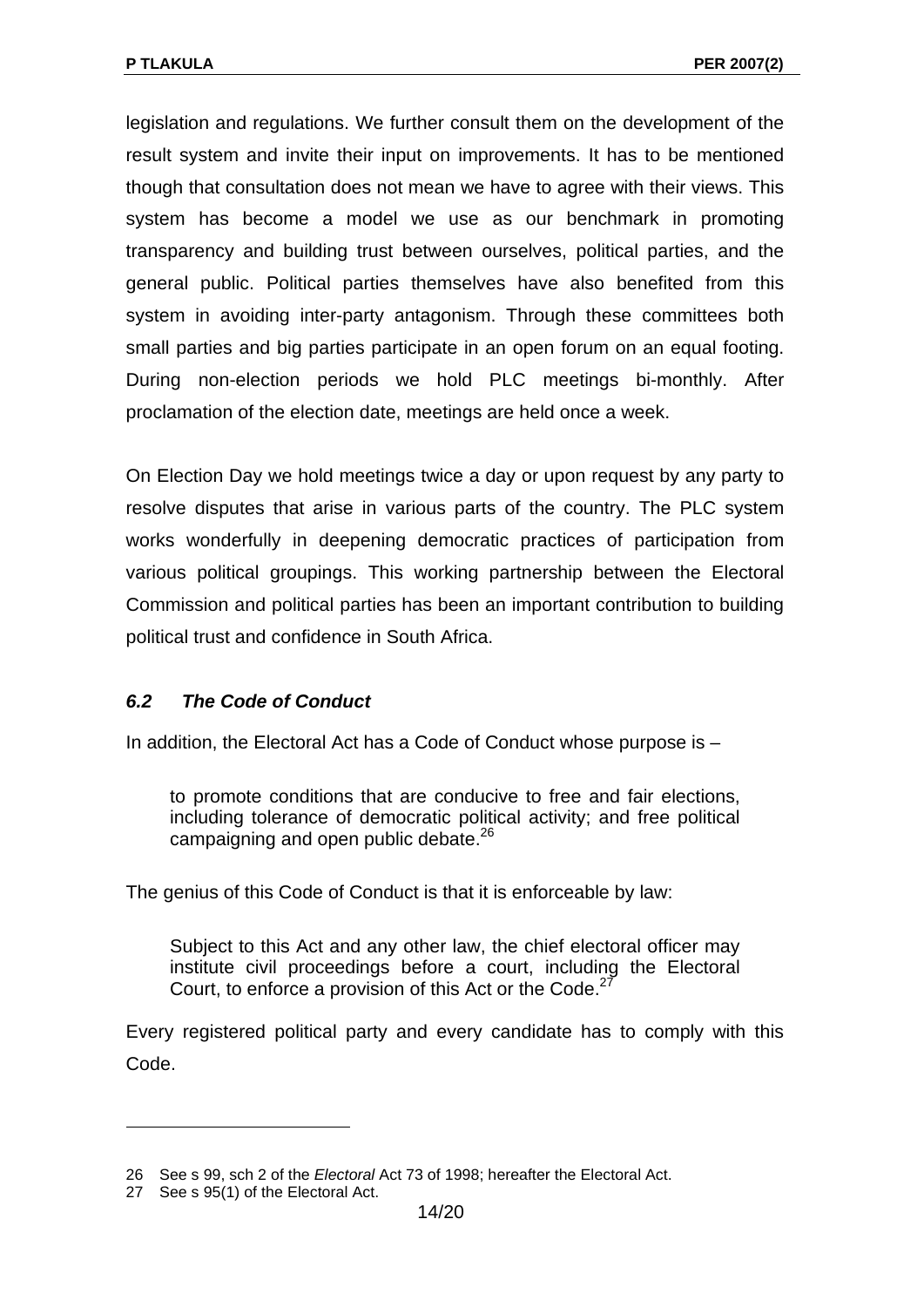The Code of Conduct forms the basis for favourable participation in electoral processes and clearly prohibits any form of intimidation. The basis of the Code flows clearly from the Bill of Rights which encourages freedom of affiliation, speech, et cetera. It is essential that political parties monitor the electoral process, safeguarding against infringements of the law not only by electoral administrators, but also against one another. This forms an important integrity safeguard. It is part of the check and balance mechanisms that protect the viability and honesty of election administration and the participation by political parties and other interest groups. Even our own electoral staff members are required to sign a code of conduct at a public function, thus committing themselves to the pursuit of credible elections.

The effectiveness of the approach for our purposes can be judged by the fact that, compared to the 1994 elections when the Independent Electoral Commission (IEC) received 3,558 complaints concerning no-go areas, political violence and intimidation; in the 1999 elections the Electoral Commission received 1,032 complaints; and only about 108 in the 2004 elections.

#### *6.3 Political Party Funding*

The Constitution provides that –

to enhance multi party democracy, national legislation must provide for the funding of political parties participating in the national and provincial legislatures on an equitable and proportional basis.28

The funding of political parties is provided for in the *Public Funding of Represented Political Parties* Act 103 of 1997 (PFRPP). The fund consists of moneys appropriated to it by Parliament, contributions and donations to the fund originating from any source, whether within or outside the country, interest earned on moneys deposited or invested and moneys accruing to the fund from any other source.<sup>29</sup> In terms of the PFRPP Act, the commission, through the Chief Electoral Officer is responsible for the management and administration of

<sup>28</sup> S 236.

<sup>29</sup> S 2(2) of the *Public Funding of Represented Political Parties* Act 103 of 1997; hereafter the PFRPP Act.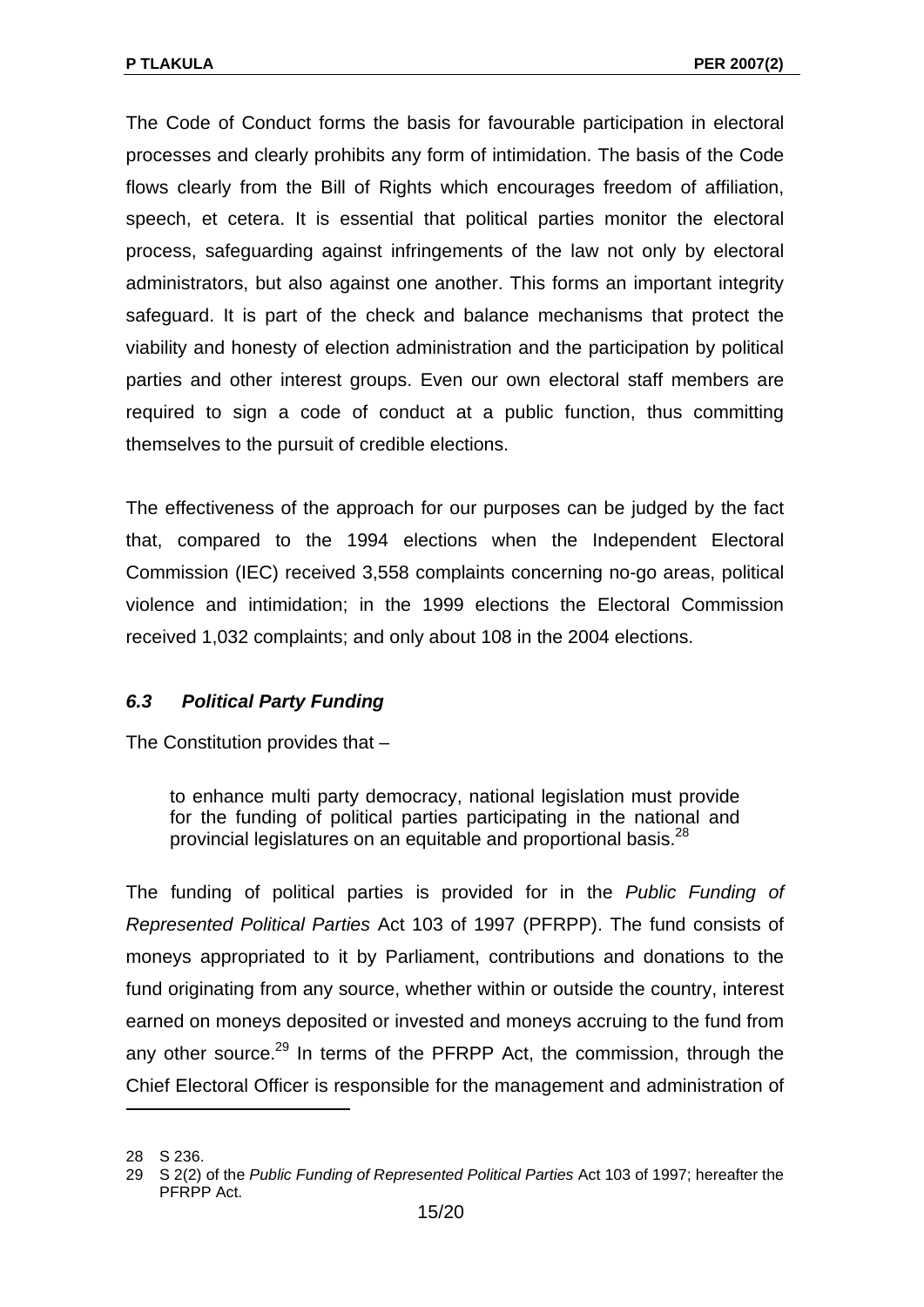the fund $30$  In terms of the PFRPP Act, only political parties that participate in parliament and provincial legislatures are eligible for funding.<sup>31</sup> This is a source of contestation amongst new political parties who feel that the PFRPP Act favours existing and well established parties at the expense of the new ones.

### **7 Other electoral standards**

Some of the other issues to consider are boundary delimitation, voter registration, freedom of expression, campaign financing, election observers, and compliance with and enforcement of the electoral law.

The framework for elections should ensure that:

- a) Boundaries are delimited in such a way that they afford equal value to each vote in order to ensure effective representation;
- b) The voters' roll is maintained in an accurate and transparent manner in order to protect the rights of voters and to prevent fraudulent registrations and the unlawful removal of names from the voters' roll;
- c) All candidates and political parties should have reasonable access to the media and should be treated equitably by the public broadcaster;
- d) All candidates and political parties should be treated equitably in terms of legal provisions for campaign finances;
- e) Election observers can observe all stages of the election processes; and
- f) There are effective mechanisms for compliance with the law and the enforcement of electoral rights.

<sup>30</sup> S 4 (1) of the PFRPP Act.

<sup>31</sup> S 2(1) of the PFRPP Act.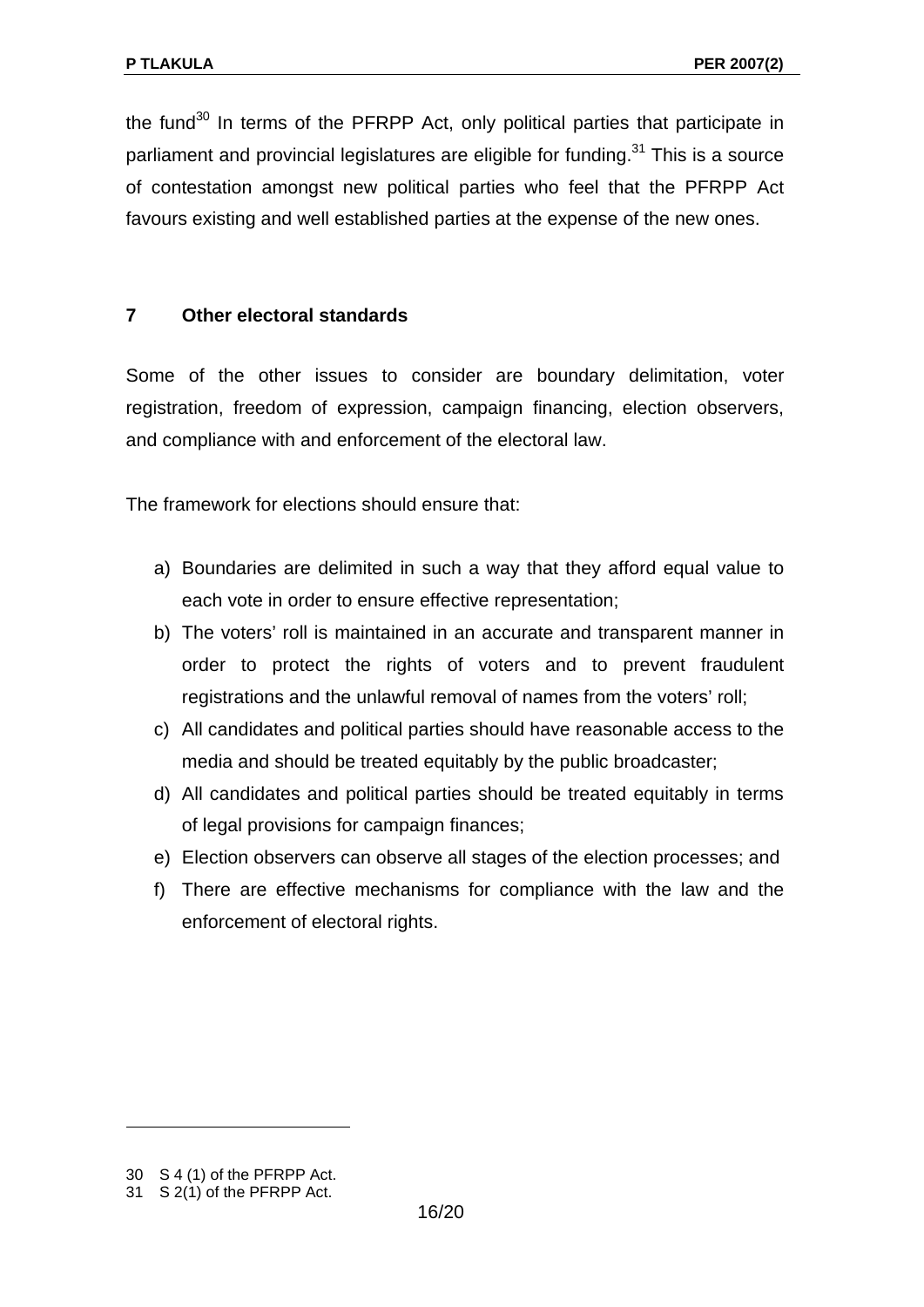#### **8 Conclusion**

Most countries on the African continent have established or are in the process of establishing independent EMBs and are also looking at the reform of their electoral legislation and framework in order to enhance the credibility, integrity and legitimacy of their electoral processes. These developments must be encouraged and applauded. At the same time however, there is an emergence of new challenges that have to be addressed. These challenges include firstly the undemocratic manner in which political parties seem to be functioning internally. This normally results in factionalism which in turn affects the candidate nomination process, particularly in jurisdictions that use the PR system.

Secondly, the problem of money in politics, especially as it relates to the absence of legislation in many countries that regulates funding of political parties, particularly private funding and disclosure of sources of funding. This has resulted in some political parties or candidates being funded with 'blood money' and also using money to 'steal the election'.

Thirdly, the so called 'incumbency'' that is the use of state resources by the ruling party in election campaigns is one of the emerging issues that we all have to grapple with. Although most countries have laws that are supposed to regulate these matters, for some reason these laws do not seem to be adhered to.

Fourthly, attacks on freedom of expression seem to be on the increase on our continent. This takes the form of harassment, intimidation and unlawful arrest and detention of media practitioners and opposition political parties in the runup to an election.

Finally, the visibility of political parties between elections is another challenge. As some writers aptly put it:

17/20 Are African political parties sleeping ghosts that wake up to haunt the goodwill and political resources of the electorates only during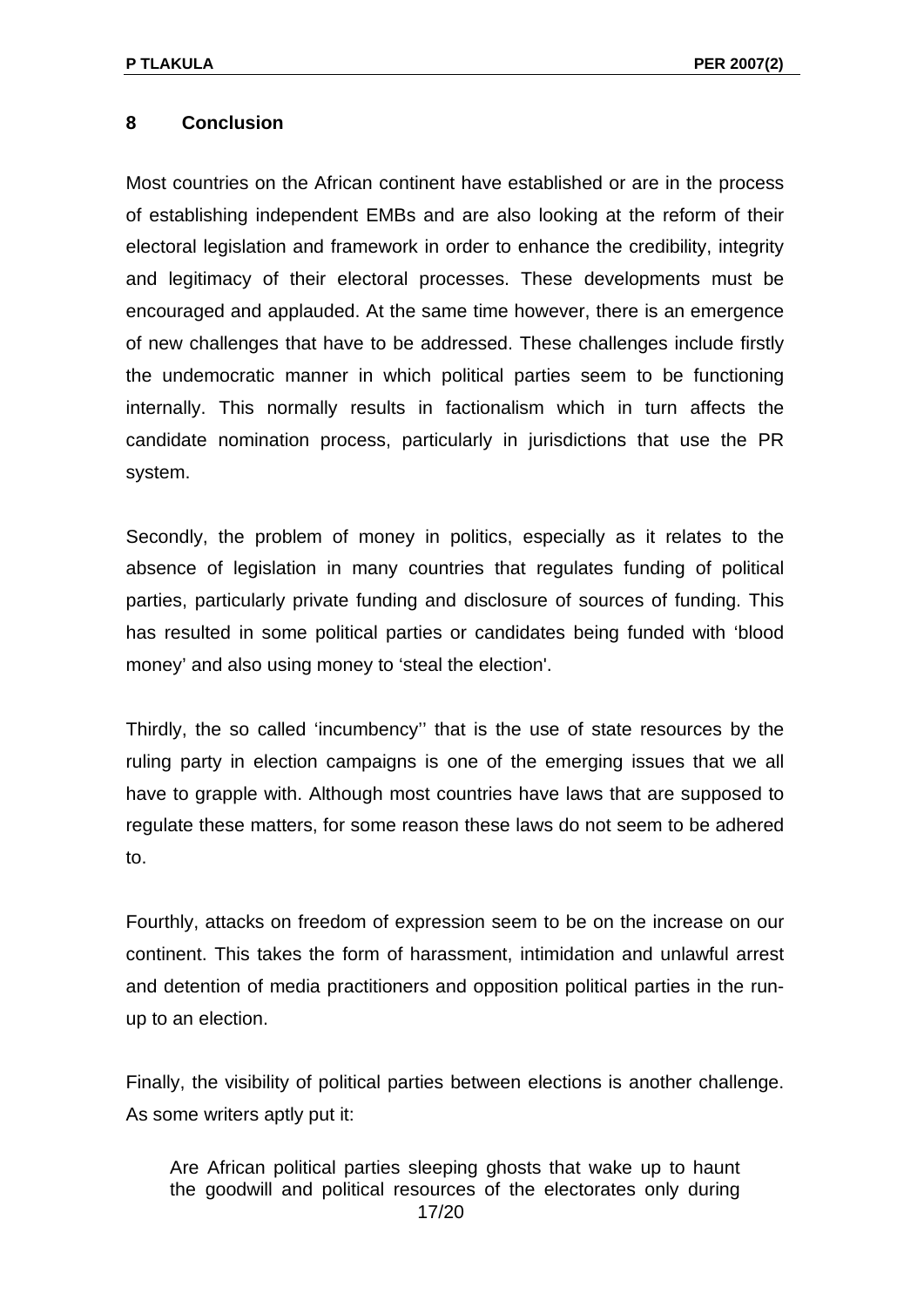election year(if not month) or during election campaigns? Or are they maintaining vigilance and playing their role in democratic governance as the link between citizens, parliament and government?<sup>32</sup>

<sup>32</sup> IDEA 2007 *Political Parties in Africa* [http://www.idea.int/](http://www.idea.int/publications/pp_africa/index.cfm) 20 Nov at 79.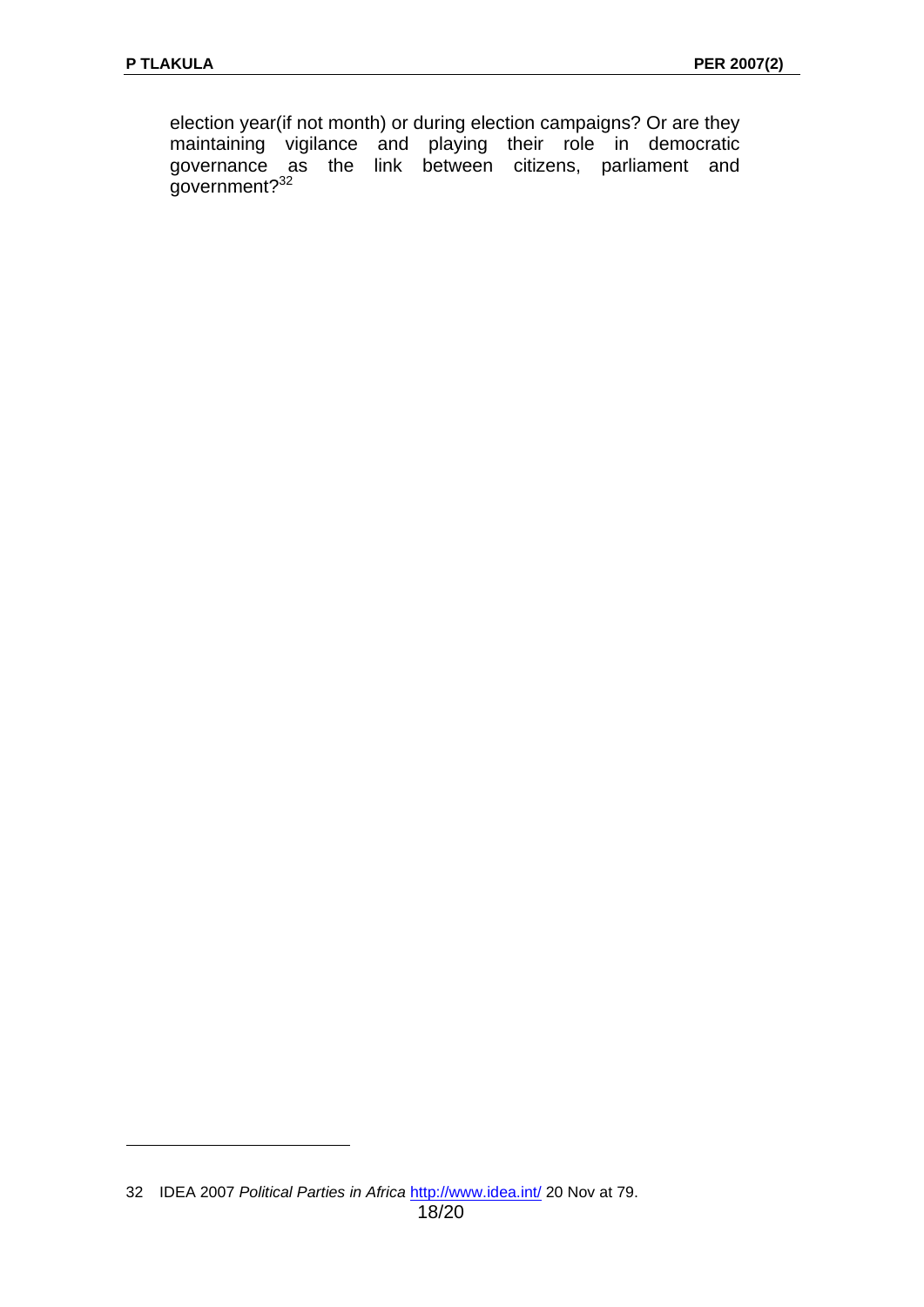## **Bibliography**

Tlakula "Democratic Elections in a Global Context"

Tlakula P "Democratic Elections in a Global Context" in *The Effect of Globalisation on the Development of Constitutionalism in Southern Africa* Paper delivered at a colloquium under the auspices of the Faculty of Law, North-West University and the Konrad Adenauer Foundation on 26 October 2007 Potchefstroom

## *Register of legislation*

*Constitution of the Republic of South Africa* 1996 *Constitution of the Republic of South Africa* Act 200 of 1993 *Electoral Commission* Act 51 of 1996 *Electoral* Act 73 of 1998 *Public Funding of Represented Political Parties* Act 103 of 1997

## *Register of international standards*

*African Charter on Democracy, Elections and Governance* 2007 *African Charter on Human and People's Rights* 1981 *International Covenant on Civil and Political Rights* 1966 *Universal Declaration of Human Rights* 1948

# *Register of Internet resources*

IDEA 2003 *International Electoral Standards* [http://www.idea.int/](http://www.idea.int/publications/ies/index.cfm) 20 Nov International Institute for Democracy and Electoral Assistance *International Electoral Standards: Guidelines for Reviewing the Legal Framework of Elections* [Found on internet]<http://www.idea.int/publications/ies/index.cfm> [Date of use 20 November 2007]

IDEA 2006 *Electoral Management Design* [http://www.idea.int/](http://www.idea.int/publications/emd/index.cfm) 20 Nov International Institute for Democracy and Electoral Assistance *Electoral Management Design: The International IDEA Handbook* [Found on internet] <http://www.idea.int/publications/emd/index.cfm> [Date of use 20 November 2007]